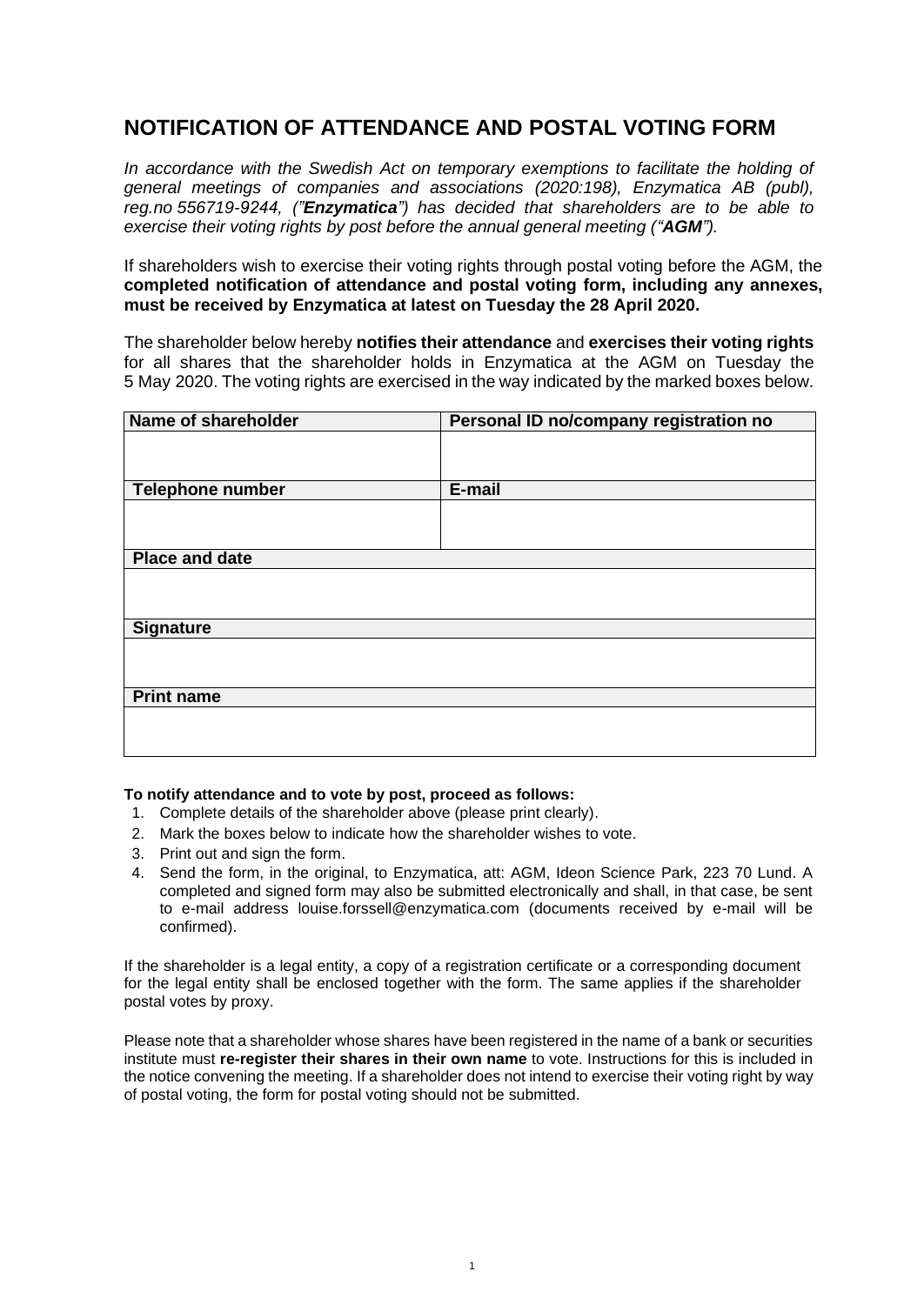## **Further information about postal voting**

The shareholder cannot give any instructions other than by marking one of the boxes stated below for each item on the form. If the shareholder has added special instructions or conditions in the form, or amended or added to the pre-printed text, the vote will be invalid.

If the shareholder wishes to abstain from voting on an item, do not mark any box for that item.

Only one form per shareholder will be taken into consideration. If more than one form is submitted, only the most recently dated form will be taken into consideration. If two or more forms have the same date, only the form received last by the company will be taken into consideration. Incomplete or incorrectly completed forms may be disregarded.

If the shareholder attends the meeting (at the venue or remotely, themselves or by proxy) the postal vote will not be counted since it is assumed that the shareholder will exercise their rights while attending the meeting.

Complete notification of attendance and postal voting form, including any annexed documents of authorisation, **must be received by Enzymatica at latest on Tuesday 28 April 2020**. Postal vote can only be withdrawn if the shareholder is present, in person or by proxy, at the shareholders' meeting

For the complete proposals for resolutions, the company refers to the notice convening the AGM and the proposals under section AGM 2020 at www.enzymatica.se.

For information on how the company handles personal and individual information, the company refers to section AGM 2020 at www.enzymatica.se.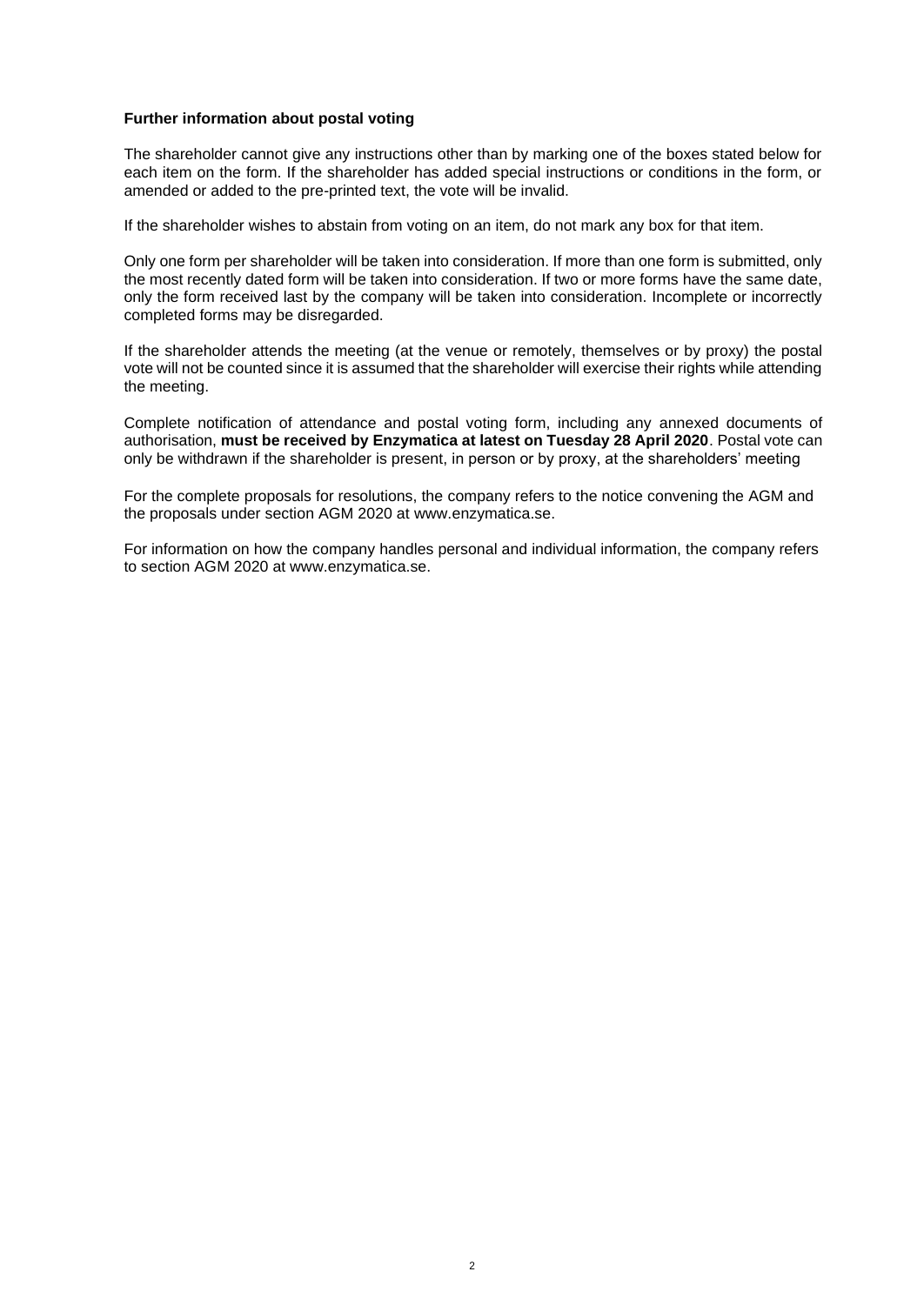## **Reply form for postal voting at AGM of Enzymatica on 5 May 2020**

The options below comprise the proposals submitted by the nomination committee and the board of directors, which are included in the notice convening the AGM and are available on Enzymatica's website, [www.enzymatica.s](http://www.ambea.se/investerare/)e

| 2. Election of chairman of the meeting                                                                                                                                           |                                               |  |
|----------------------------------------------------------------------------------------------------------------------------------------------------------------------------------|-----------------------------------------------|--|
| $Yes \Box No \Box$                                                                                                                                                               |                                               |  |
| 5. Determination as to whether the meeting has been duly convened                                                                                                                |                                               |  |
| Yes $\square$                                                                                                                                                                    | No $\Box$                                     |  |
| 6. Approval of the agenda                                                                                                                                                        |                                               |  |
| Yes $\Box$                                                                                                                                                                       | No <sub>1</sub>                               |  |
| 8. (a) Resolution on adoption of the profit and loss statement and balance sheet,<br>as well as the consolidated profit and loss statement and the consolidated balance<br>sheet |                                               |  |
| $Yes \Box No \Box$                                                                                                                                                               |                                               |  |
| 8. (b) Resolution on distribution of the Company's profit or loss according to the<br>adopted balance sheet                                                                      |                                               |  |
| $Yes \Box No \Box$                                                                                                                                                               |                                               |  |
| 8. (c) Resolution on discharge from liability of the members of the board of<br>directors and the CEO                                                                            |                                               |  |
|                                                                                                                                                                                  | <b>Bengt Baron, board member</b>              |  |
| Yes $\Box$                                                                                                                                                                       | No <sub>1</sub>                               |  |
| Mats K Andersson, board member                                                                                                                                                   |                                               |  |
| Yes $\Box$                                                                                                                                                                       | No $\Box$                                     |  |
|                                                                                                                                                                                  | Marianne Dicander Alexandersson, board member |  |
| Yes $\Box$                                                                                                                                                                       | No <sub>1</sub>                               |  |
| Sigurgeir Guðlaugsson, board member                                                                                                                                              |                                               |  |
| Yes $\Box$                                                                                                                                                                       | No <sub>1</sub>                               |  |
| Louise Nicolin, board member                                                                                                                                                     |                                               |  |
| $Yes \Box No \Box$                                                                                                                                                               |                                               |  |
| Guðmundur Pálmason, board member                                                                                                                                                 |                                               |  |
| Yes $\Box$                                                                                                                                                                       | No <sub>1</sub>                               |  |
| <b>Fredrik Lindberg, CEO</b>                                                                                                                                                     |                                               |  |
| Yes $\square$                                                                                                                                                                    | No <sub>1</sub>                               |  |